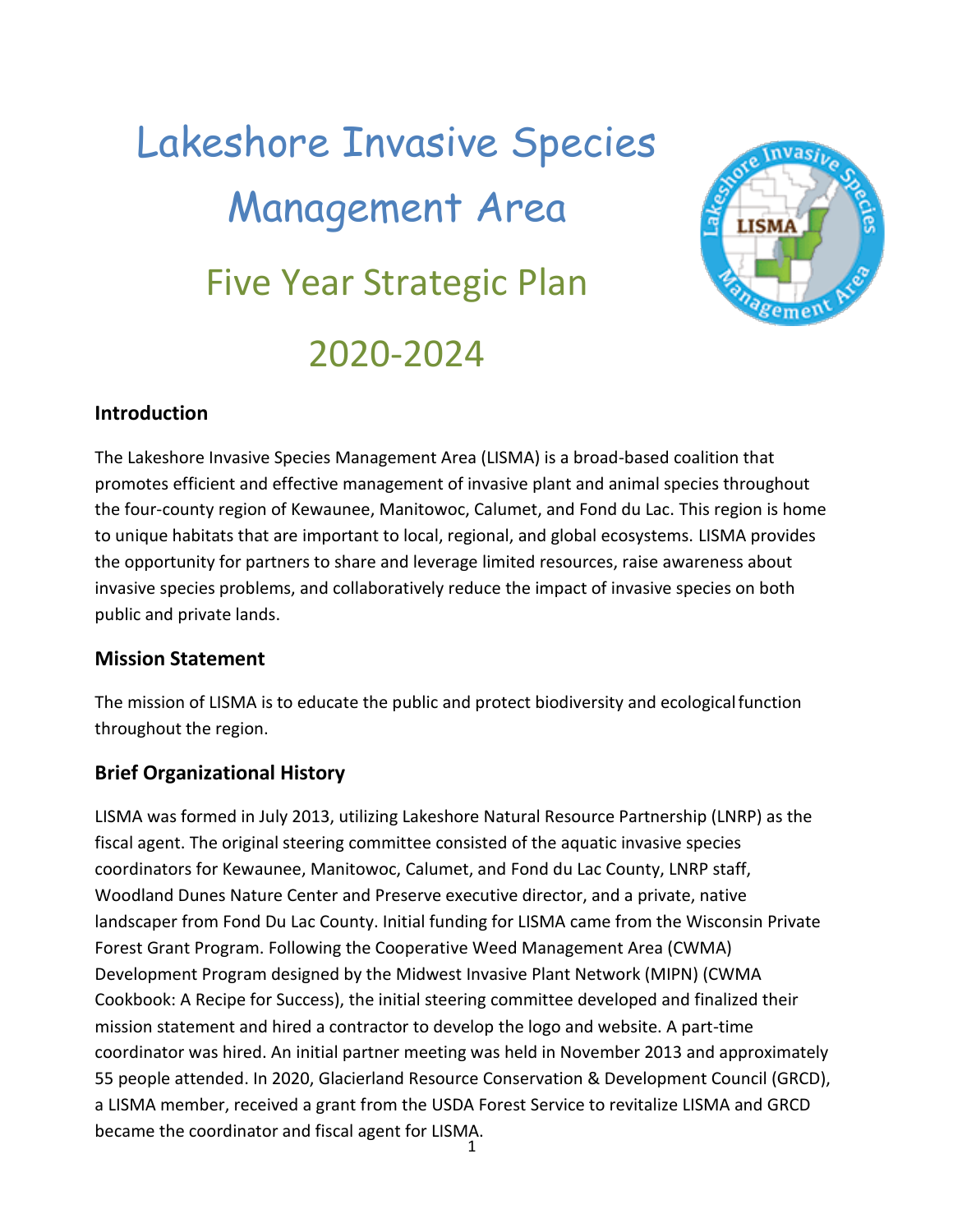## **Need for Strategic Planning**

The most cost-effective way to address invasive species is to prevent them from reaching the LISMA region. If, despite prevention efforts, new invasive species spread to the LISMA region, early detection programs can help locate and eradicate populations before they become widely established. For invasive species already established within the LISMA region, management programs to monitor and minimize their negative impacts to the economy and environment are necessary, but with the understanding that these efforts will be relatively costly. The sooner LISMA can act to prevent or control new infestations, the more effective our efforts will be.

The plan for 2020-2024 is the second iteration of the LISMA strategic plan. Each iteration has been reviewed, discussed and agreed upon by the members of the partnership at a regular LISMA meeting.

This LISMA Five Year Strategic Plan has been developed with the goal of reducing the environmental, economic and human health impacts of invasive species in northeastern Wisconsin by emphasizing public awareness, rapid response to new invasive species threats and building long-term organizational capacity. Obtaining funding for our programs is crucial to longterm success. Achievement of the goals put forth in this strategic plan is dependent on obtaining and maintaining adequate funding and volunteer resources.

## **Funding for the Strategic Planning Process**

LISMA's 2020-2024 strategic plan was developed with funding from the USDA Forest Service.

#### **Abbreviations and Acronyms**

LISMA – Lakeshore Invasive Species Management Area

- LNRP Lakeshore Natural Resource Partnership
- CISMA- Cooperative Invasive Species Management Area
- CWMA Cooperative Weed Management Area
- MIPN Midwest Invasive Plant Network
- BMPs Best Management Practices
- WDNR-Wisconsin Department of Natural Resources
- DATCP Wisconsin Department of Agriculture, Trade, and Consumer Protection
- GRCD Glacierland Resource Conservation & Development Council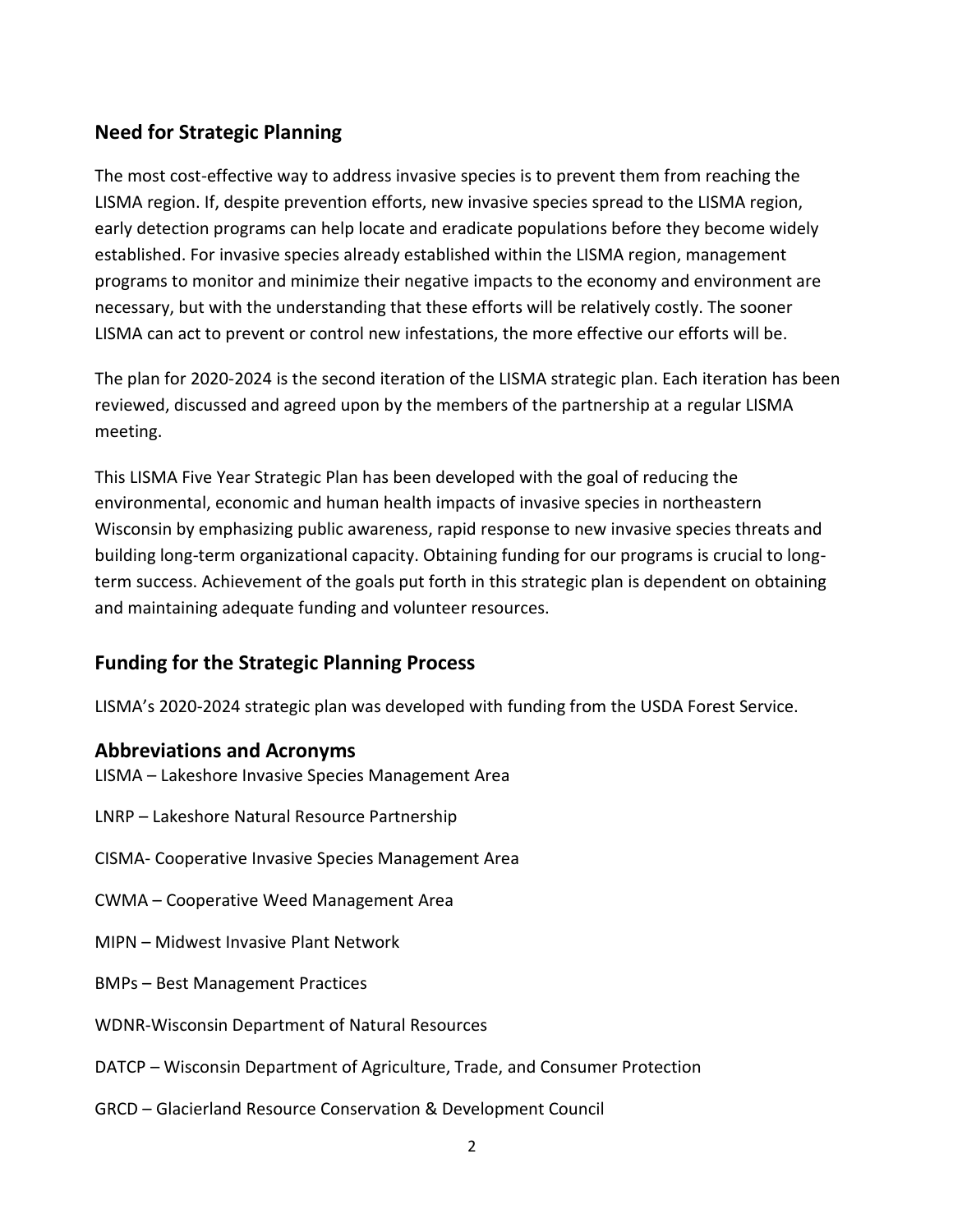# **GOALS AND OBJECTIVES**

The primary goals of LISMA are:

- Raise public awareness about invasive species in Kewaunee, Manitowoc, Calumet, and Fond du Lac Counties
- Prevent invasive species introduction and spread through early detection and rapid response
- Address known populations of invasive species utilizing Integrated Invasive Species Management methods where appropriate
- Consider invasive species during restoration projects
- Continually work to enhance collaboration among all stakeholders involved with LISMA.

**Goal 1: Organizational Collaboration** – Maintain and strengthen collaboration, which will expand the organizations capacity to accomplish all other goals.

**Objective 1.1:** Maintain the organization

- 1.1.1 Create a Memorandum of Understanding that will describe the role of partners in the organization. Review and update as needed.
- 1.1.2 Create an annual work plan.
- 1.1.3 Maintain an active website.
- 1.1.4 Use social media and newsletters to help inform stakeholders.
- 1.1.5 Act as a clearing house for BMPs, funding opportunities, certified applicators/ contractors, and project success stories.

**Objective 1.2:** Work across jurisdictional and geographical boundaries to strengthen the coordination among current and potential partners.

- 1.2.1. Actively recruit new partners and cooperators for inclusion in the LISMA partnership and LISMA activities.
- 1.2.2. Report on partner grant-funded projects
- 1.2.3. Continually work to strengthen existing partnerships. See Appendix A for a list of partners.
- 1.2.4. Maintain and expand communication among partners through several diverse platforms.
- 1.2.5. Seek funding for LISMA Coordinator to offer technical assistance to partners regarding grant writing, finding funding sources and other professional support

**Objective 1.3:** Seek funding opportunities to support LISMA partnership activity.

- 1.3.1 Funding is anticipated to be primarily through competitive grants and gifts.
- 1.3.2 Funds will be administered through Glacierland Resource Conservation & Development Council (GRCD), the fiscal manager for LISMA.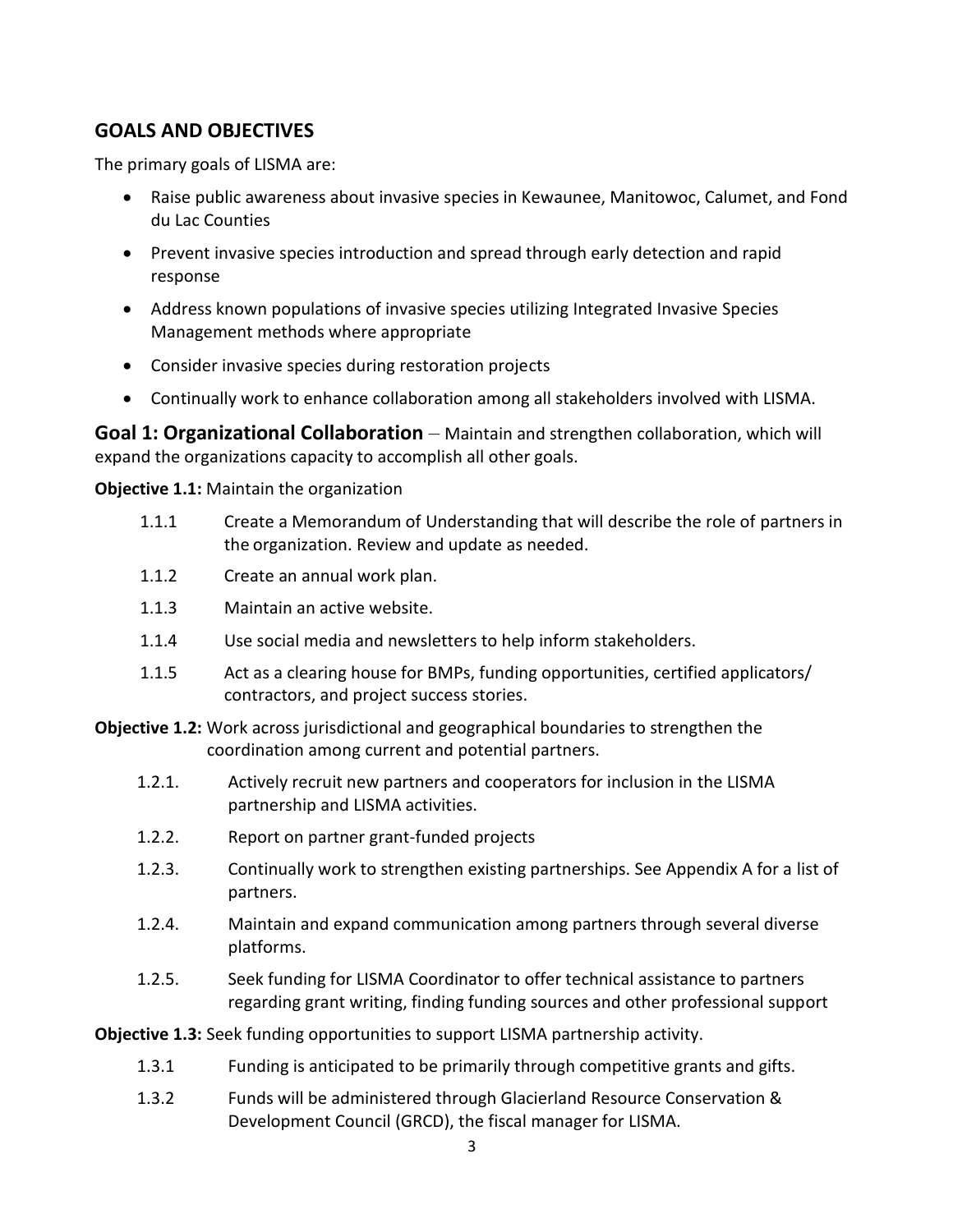- 1.3.3 GRCD will be the primary contact to oversee activities and ensure that grant criteria are being met.
- 1.3.4 All technical and fiscal reporting materials (progress reports, copies of receipts, in-kind & match tracking) will be the responsibility of GRCD.
- 1.3.5 All reports and deliverables required by the grant will be the responsibility of the GRCD.
- 1.3.6 The LISMA partnership will be notified of any project proposal and any award received and will receive updates pertaining to that award.

**Goal 2: Prevention –** Reduce the number of invasive species introduced into the LISMA and slow the spread of invasive species within the LISMA by educating and engaging the public and partners.

**Objective 2.1:** Provide easily accessible information to partners, the public, and relevant organizations

- 2.1.1 Obtain existing educational publications and resources to distribute to partners and the public using a variety of communication methods
- 2.1.2 Develop additional educational materials for distribution. Materials should target various citizen and professional groups, specific invasive species, activities, or pathways of introduction and spread
- 2.1.3 Provide a list of invasive species of concern for the LISMA region
- 2.1.4 Provide accurate, detailed, and updated information for the public on the LISMA page on GRCD's website. This page will include contact information that will serve as the public's point of contact for LISMA
- 2.1.5 Maintain a LISMA email list to provide resources and inform the public of LISMA events and invasive species news. When available, set the timing of media releases to coincide with particular events such as the opening of fishing season and park events.
- 2.1.6 Maintain a LISMA newsletter to be produced quarterly and distribute online via email list, Facebook, and website.
- 2.1.7 Promote the sharing of information among partners, CISMAs, agencies, natural resources professionals and other interested parties
- **Objective 2.2:** Conduct education and training programs for partners and members of the public to increase awareness of prevention and early detection measures
	- 2.2.1 Conduct invasive species educational presentations across the LISMA
	- 2.2.2 Conduct outreach and targeted training programs for citizen groups, associations, clubs, etc.
	- 2.2.3 Collaborate with local NRCS staff to inform landowners about invasive species impacts and encourage landowners to participate in invasive species BMPs incentive programs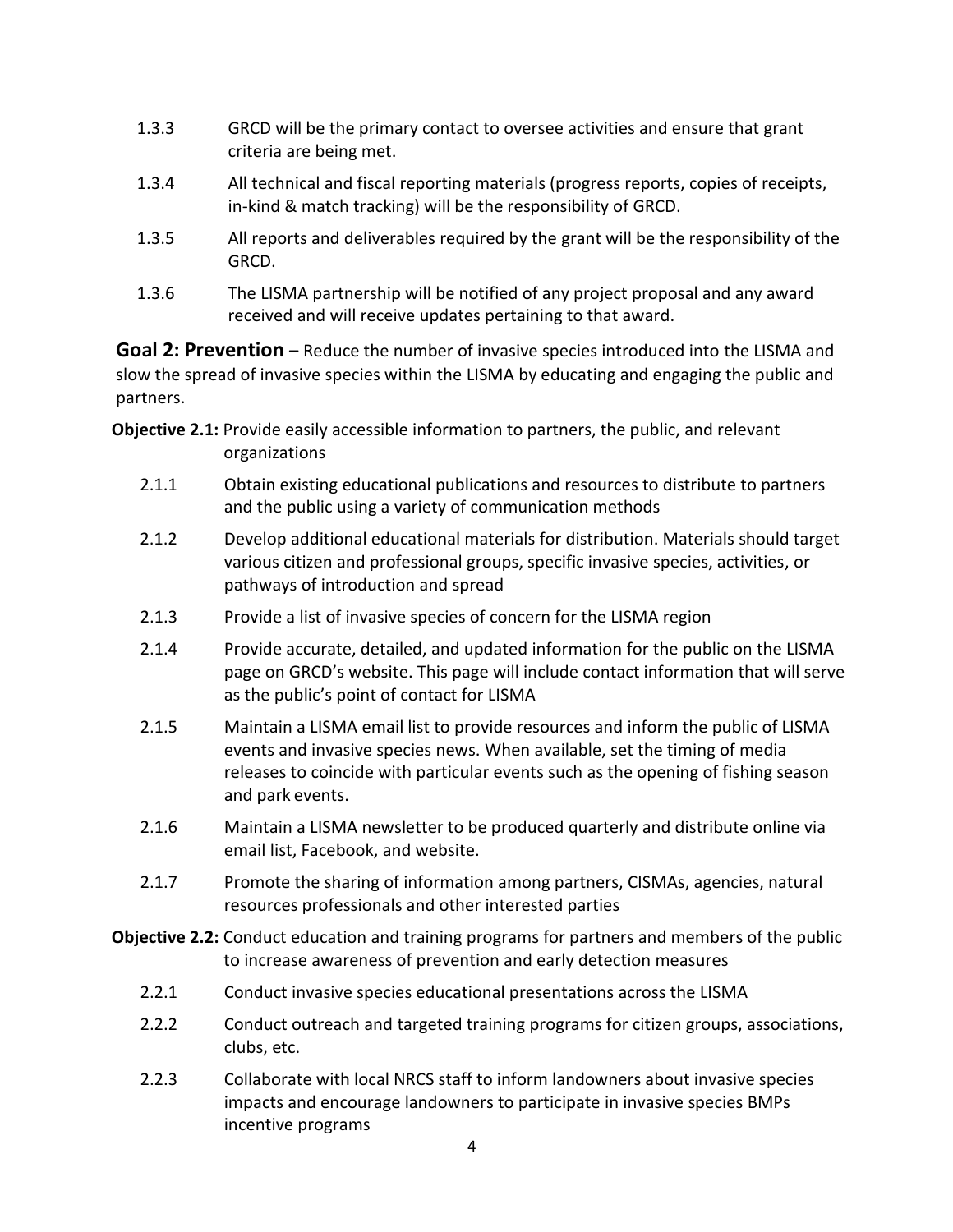- 2.2.4 Connect with public officials and industry workers to conduct targeted training, including best management practices for local units of government, municipalities, and businesses
- 2.2.5 Provide opportunities for schools, scouts, and other communityservice groups to get involved in community service invasive species control efforts and work with educators and group leaders to include invasive species education into their programs.
- 2.2.6 Cooperate with invasive species partnership members, cooperative invasive species management areas, county, state, and federal partners, and other regional organizations on volunteer trainings, media events, and educational programs to maximize the impact and reach of these programs and messaging
- 2.2.7 Provide representation at meetings, conferences, and other naturalresource related functions.
- **Objective 2.3:** Reduce the number of organisms in trade through cooperation with WDNR and DATCP
	- 2.3.1 Work cooperatively with the pet, plant, and seed industries, and othersto prevent the sale of invasive species.
	- 2.3.2 Strengthen partnerships with the nursery industry to provide educational resources at the point-of-sale about alternatives to invasive species for gardeners.
	- 2.3.3 Educate the public about selecting non-invasive plants and pets and to properly dispose of unwanted plants and animals.
	- 2.3.4 Support current efforts such as Habitatitude.

**Objective 2.4:** Focus local prevention efforts on those ecosystems most vulnerable to invasion.

- 2.4.1 Increase attention toward efforts to identify and manage likely pathways.
- 2.4.2 Assess the vulnerability of ecosystems and develop site-based prioritization for invasive plants, pests, and pathogens for guiding LISMA's efforts.

**Goal 3: Early Detection & Rapid Response –** Increase the likelihood that invasive species in the LISMA will be found and reported. Quickly respond to high priority invasive species early enough to prevent harm that would otherwise be caused by them becoming established widely.

- **Objective 3.1:** Develop a practical, convenient, and consistent reporting and monitoring system for invasive species.
	- 3.1.1 Develop regional risk assessment methods to identify a prioritized list of nonnative species, including regulated invasive species, and categorize species as Early Detection/Rapid Response, Manageable, or Widespread. See Appendix B for a list of selected priority nonnative invasive species for the LISMA region.
	- 3.1.2 Update priority nonnative invasive species list as needed to reflect new threats and the current state of invasive species in the LISMA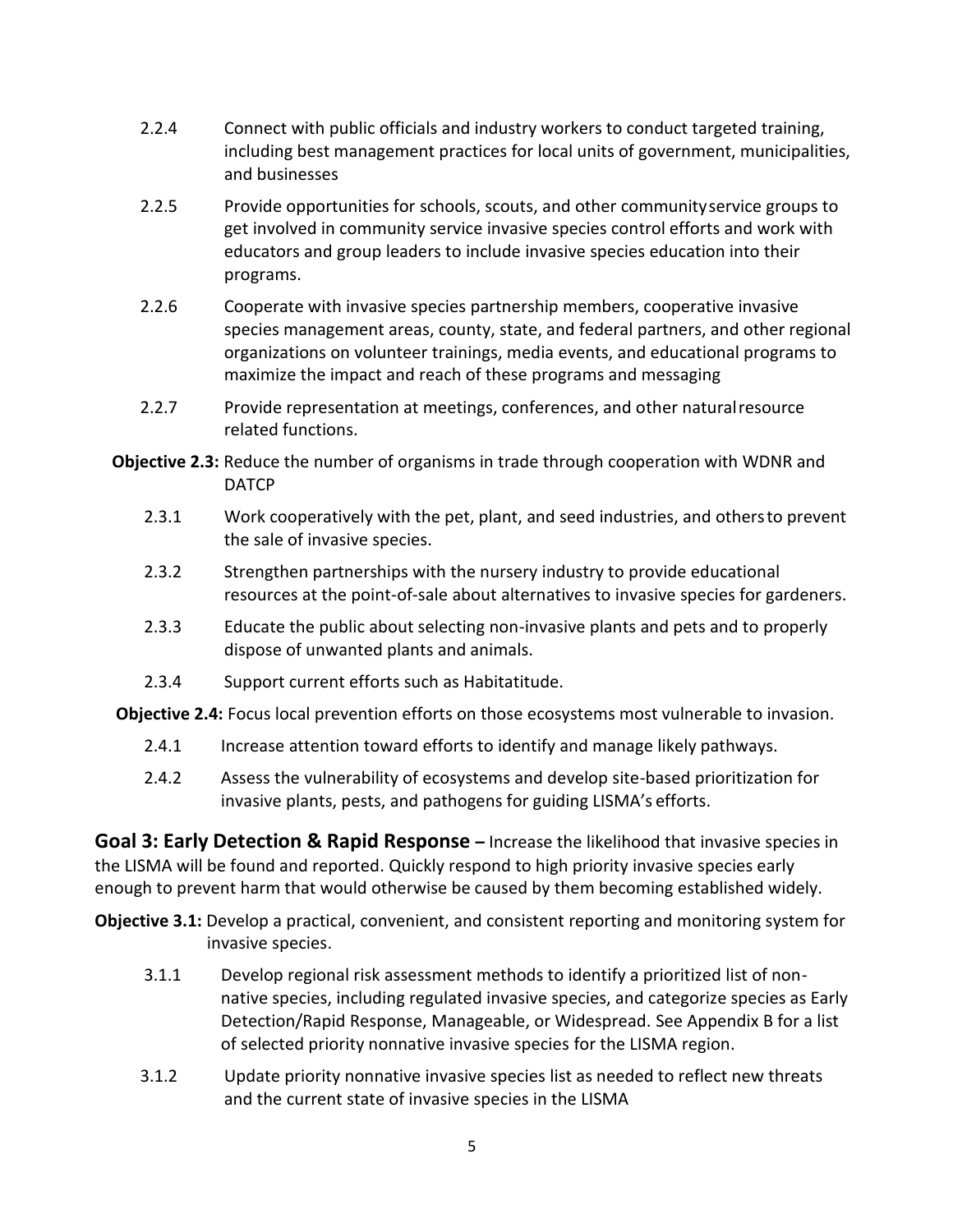- 3.1.3 Provide inventory and mapping protocols to the general public, citizen groups, and municipalities for reporting populations on the Stantec Web Map
- 3.1.4 Support surveying and mapping of invasive species in the LISMA by partners, volunteers, and the public
- 3.1.5 Maintain a database of mapping data in order to document existing populations, reveal new populations, prioritize management efforts, track progress of control efforts, and to facilitate data sharing and regional planning efforts.
- 3.1.6 Identify problem invasive species areas within the LISMA and have thosesites mapped and linked to the Stantec Web Map database.

**Objective 3.2:** Develop and enhance the capacity to identify and effectively respond to newly discovered/localized invasive species throughout the LISMA.

- 3.2.1 Increase reports of priority species by training the public on identificationof priority targets and taking notice of newly established species.
- 3.2.2 Work with local governments who develop and enforce weed ordinances and prevention regulations.
- 3.2.3 Maintain early detection and rapid response activities throughout the LISMA with particular attention to high risk areas as identified by mapping efforts
- 3.2.4 Develop and maintain cooperative relationships with regional natural resource managers, local governments, and landowners to facilitate quick response efforts towards early detection species or populations
- 3.2.5 Rank new identified populations for follow-up action such as monitoring, further research, eradication, watch, or control.
- 3.2.6 Share knowledge on discoveries of invasive species with all stakeholders in the LISMA region to allow the appropriate authority to respond quickly

**Goal 4: Control and Management.** Reduce the impact of invasive species to avoid loss of native biological diversity, harm to agriculture and habitats, and damage to other valuable resources.

**Objective 4.1:** Improve education and outreach about the impacts of invasive species and what citizens and lawmakers can do to make a difference

- 4.1.1 Provide a realistic picture of what control work can accomplish by sharing information on the likelihood of eradication, cost of control methods for individual species.
- 4.1.2 Prioritize species based on species' potential ecological and economic impacts, management objectives of infested areas, available resources, and landowner/land manager support. See Appendix B for a list of selected priority nonnative invasive species in the LISMA management area.
- 4.1.3 Provide landowners and land managers standard best management practices (BMPs) for control and updated information and resources regarding management options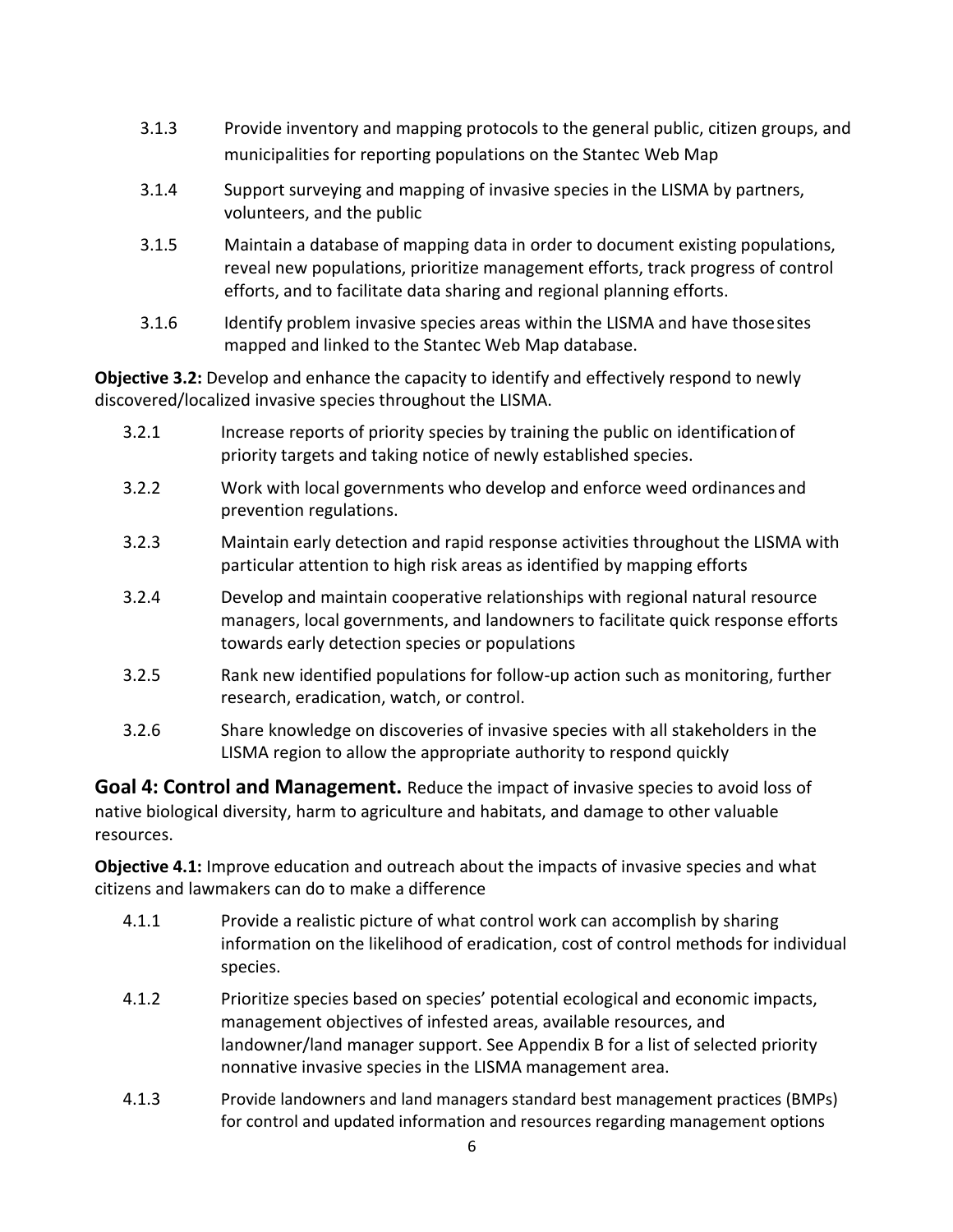available for invasive species management

4.1.4 Promote volunteer opportunities for citizens to participate in LISMA partners' control projects

**Objective 4.2:** Foster partnerships across jurisdictions to manage invasive species more effectively across the LISMA and fully engage all local parties in decision making for invasive species control.

- 4.2.1 Collect, manage, and share invasive species location data through the Stantec Web Map with LISMA partners, and local, regional and state natural resource managers to allow for informed control and management decisions across the region.
- 4.2.2 Promote the Web Map as a tool for regional use in identifying, tracking and reporting invasive populations and control efforts.
- 4.2.3 Address barriers for effective partnerships and continue to evaluate how LISMA can foster a regional effort towards controlling invasive species

**Objective 4.3:** Use an integrated approach to manage current invasive species populations.

- 4.3.1 Utilize Stantec Web Map as a tool for improved targeting of control efforts for widespread invasive species
- 4.3.2 Incorporate climate change adaptation strategies into project planning
- 4.3.3 Advocate for utilizing a combination of control techniques (mechanical, chemical, biological, cultural) to effectively manage invasive species populations on a case by case basis while limiting the economic and environmental impacts of treatment. A general overview of methods that may be employed can be found in Appendix C
- 4.3.4 Follow legal requirements regarding land ownership, herbicide application and equipment use
- 4.3.5 Monitor and document results of control work and conduct follow up treatments as needed and able

## **Goal 5: Restoration**

- **Objective 5.1:** Include invasive species considerations in guidance for restoration and rehabilitation projects.
	- 5.1.1 Advise land management agencies, townships, highway departments, landowners, and other interested parties on best management practices and appropriate restoration methods using native species.
	- 5.1.2 Include a restoration component in control efforts when and where appropriate